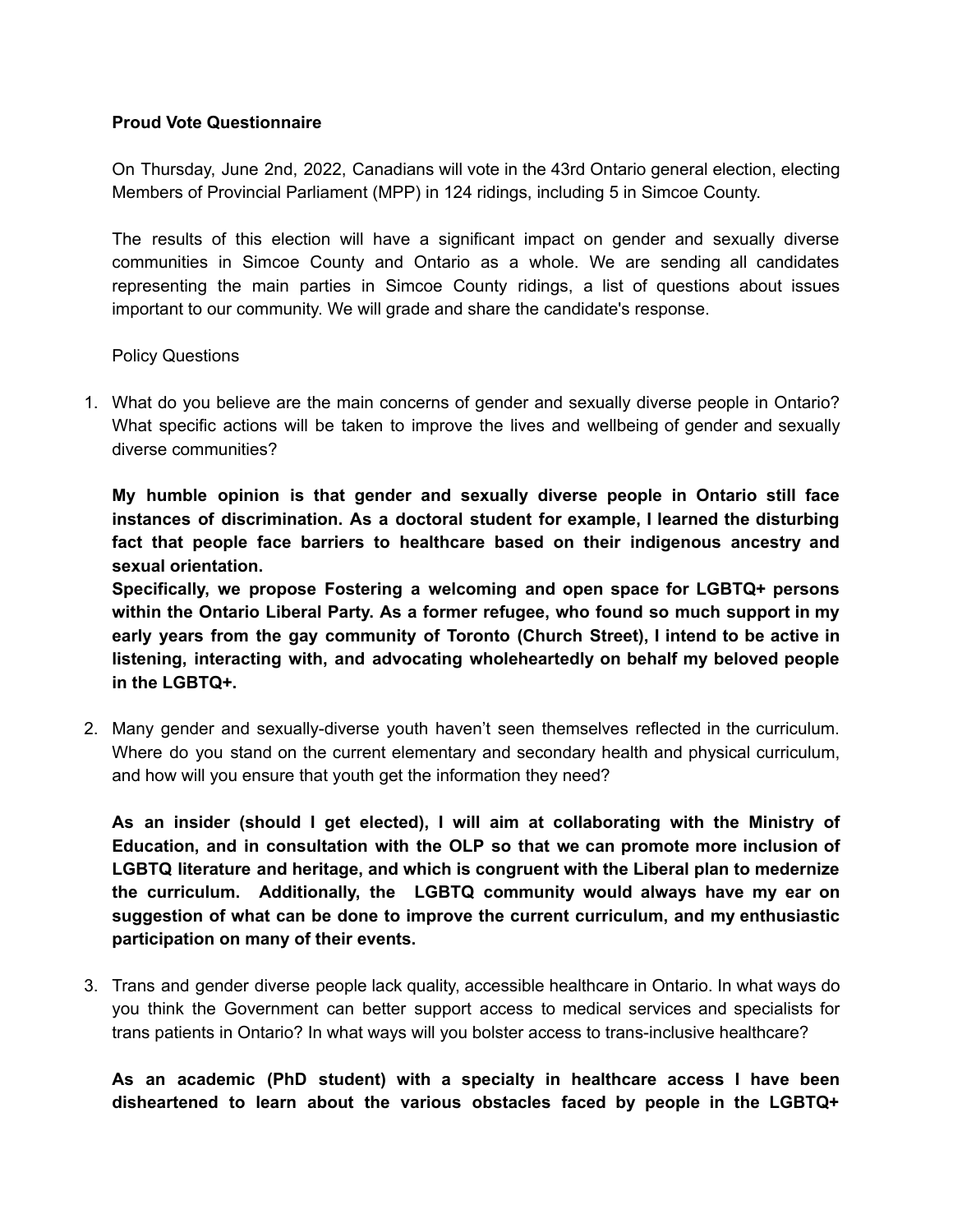**community. Despite the current laws, regulations and policies providing the basis for equality, in reality this equality is not materialized. As an academic I have proposed that proper cultural sensitivity training should be mandatory for people in the healthcare industry on the front lines. As this is my passion in life pre-politics, I will continue the fight for equality and dismantling the barriers to healthcare groups like LGBTQ+ encounter.**

4. The gender and sexually diverse community are disproportionately affected by mental health and addictions due to various social and economic factors. What steps will you take to improve our community's overall mental health and wellness?

**I will support the hiring and training of 3,000 mental health professionals (including 1,000 mental health professionals for children) so that gender and sexually diverse community can get the support that they need and get it fast.**

5. Gender and sexually diverse youth are overrepresented in the homeless youth population. What specific steps would you take to address the gender and sexually diverse youth homelessness crisis in Ontario?

**Firstly, I want to express my solidarity with the homeless community, as having experienced homelessness myself. Second, I believe dealing with the homeless issue is urgent, so I will wholeheartedly support providing municipalities and housing support providers \$100 million dollars, to ending chronic homelessness so that we can provide quick transition for these populations into independent, permanent and safe housing.**

6. Many gender and sexually diverse people are concerned about moving into retirement communities, care facilities, or having at-home care out of fear of having to "go back into the closet" or because they fear they won't receive sensitive, informed care. How will you ensure long-term care will competently accommodate and work with the gender and sexually diverse community? What steps will you take to improve long-term care for our community?

**These issues will be addressed by Del Duca's revolutionary plan to eliminate for-profit long term care, and providing more support and training for the staff in healthcare, so that gender and sexually diverse communities can feel safe at these homes. I believe Mr. del Duca, has a 0 tolerance when it comes to homophobia as do I, so we will combat it wherever it raises its head.**

7. The repeal of the three-month MSM ("men who have sex with men") blood ban has been replaced by another deferral policy that still primarily impacts men who have sex with other men. The new deferral policy ignores advancements in HIV diagnosis, treatment, and prevention, while also disqualifying some straight donors. What steps will you take to make blood donation fairer and based on science instead of stereotypes?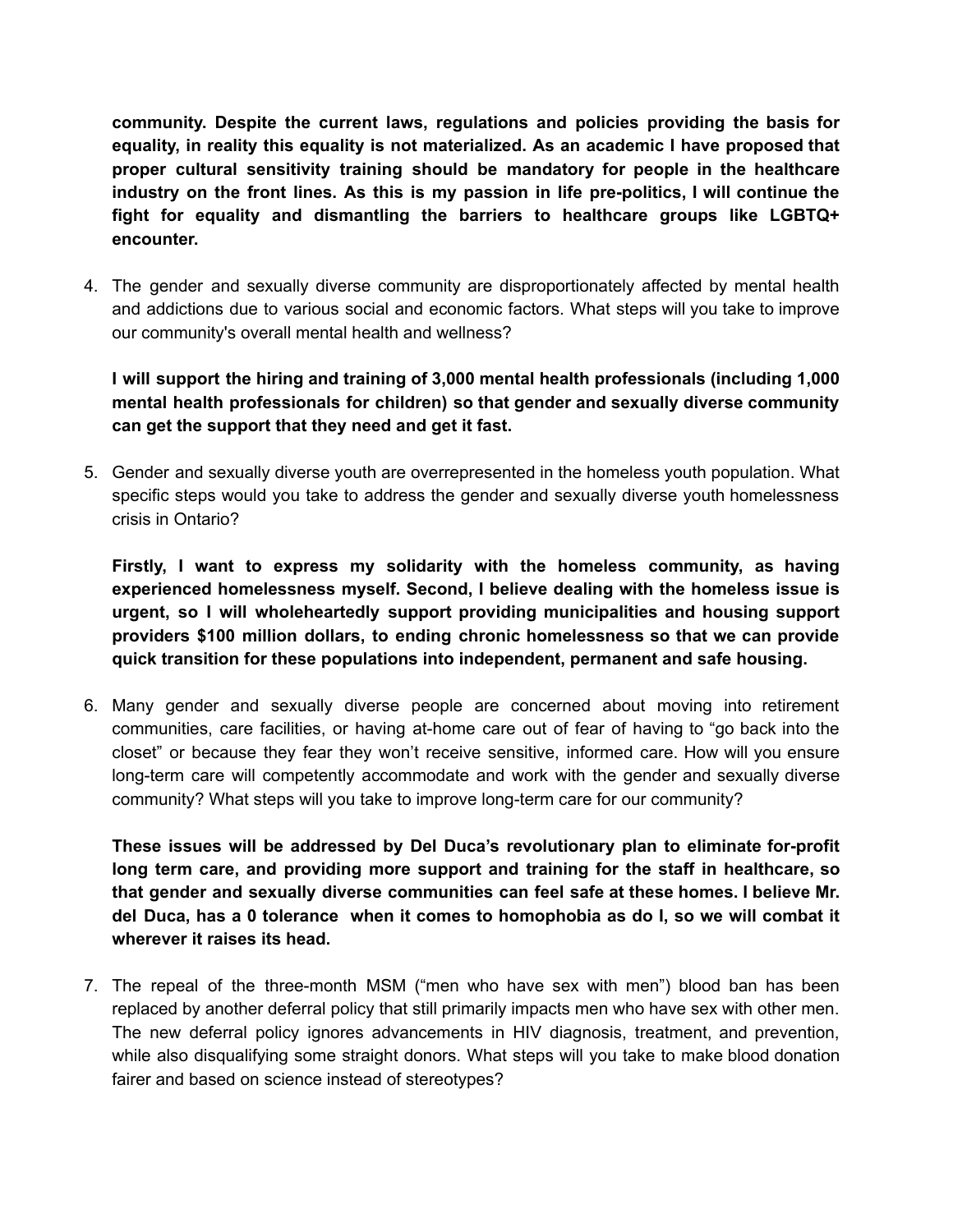**I would support collaboration with our federal partners to ensure there will be no longer eligibility criteria (eliminating discrimination or even having to disclose it) to men who have sex with men. (In other words it should not matter or even be asked for blood donation purposes)**

8. Do you intend on increasing support to HIV/AIDS organizations in Ontario or access to healthcare? If so, what will you do to increase support or accessibility?

**I will support covering HIV medications to prevent and treat HIV, but also encourage collaboration with our partner organizations so that we work collaboratively to ensure we understand their needs and I can advocate for their support in fulfilling those needs as much as it is possible from the Ontario government.**

9. What steps will you take to end invasive, and medically unnecessary operations on Intersex children?

**I will take proactive steps to educate myself on the matter, and consult with stakeholders, including leaders in the LGTBQ+ community, parents and others, so that I can provide appropriate support.**

10. In today's world, reproductive healthcare, such as abortion rights is being called into question. What will you do to ensure Ontarians have access to abortion services, birth control, and contraceptives?

**My party and I support and have always supported the woman's right to chose, and the state has no business dictating to women what they should do with their bodies. We will support all women's health needs, including reproductive services.**

11. Gender and sexually diverse people are less likely to be hired or secure stable employment, and experience wage disparity in comparison to their cisgender (non-trans) and heterosexual peers. What initiatives do you believe the Government can develop or support to reduce the rate of unemployment and underemployment in the gender and sexually diverse community?

**We will make sure labour legislation and proper enforcement against discriminatory practices are taken seriously, including the right to not be discriminated against based on sexual orientation as per charter of rights and freedoms.**

12. Organizations working with or for the gender and sexually diverse community struggle to gain or maintain long-term, sustainable funding. How will you support organizations, specifically ones that provide important health and social services and ones that work in arts, culture, and heritage?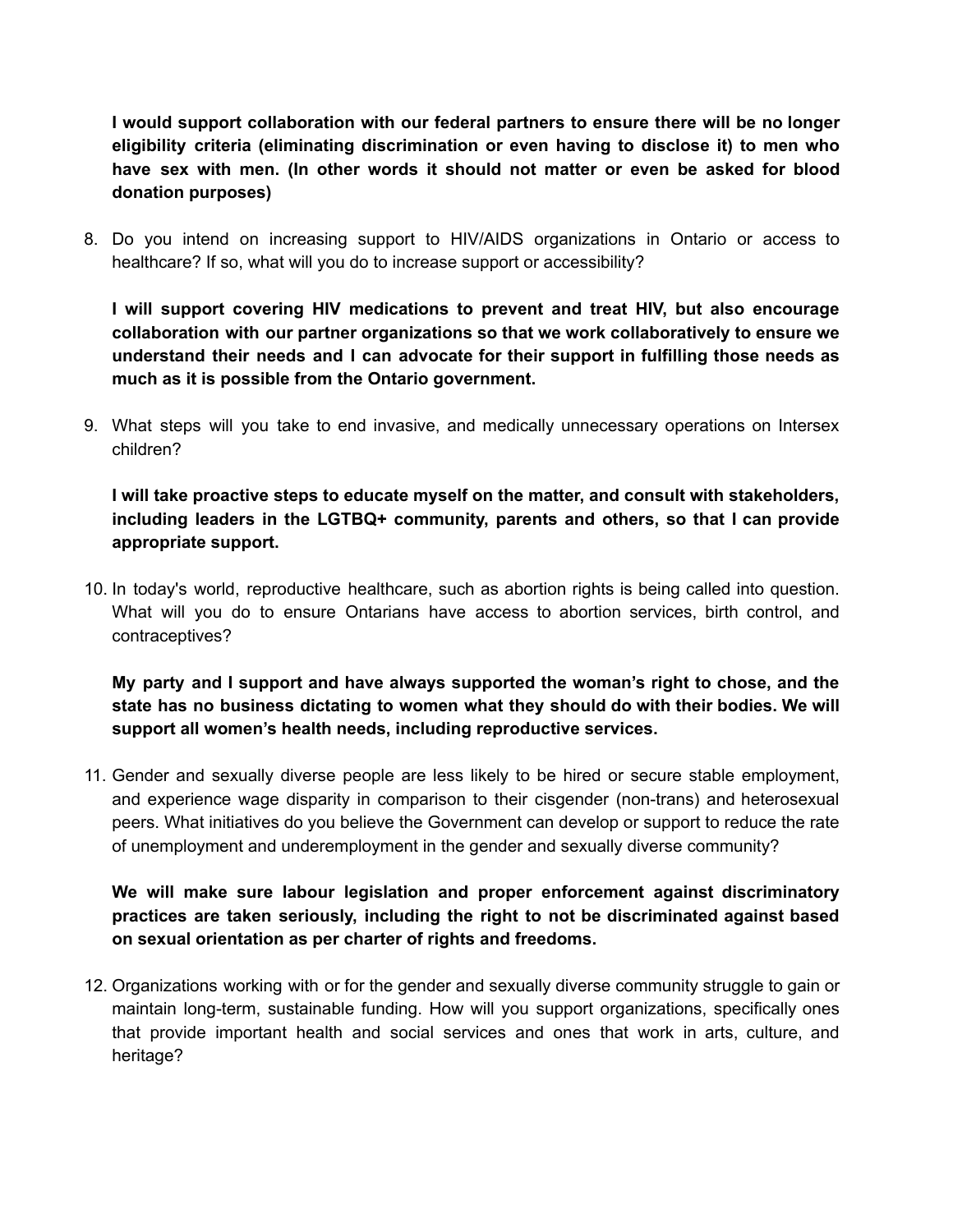**In addition to providing funding to the municipalities to provide housing for people in need, including the LGBTQ+ community (sadly overrepresented in the homeless populations), we intend to restore funding for the arts, music, culture and sports, and also our plan focuses on dismantling the system-wide barriers to, and reducing wait times for, gender-affirming surgeries. We're going to invest in eliminating the backlog of all surgeries across this province.**

**We'll do this in close partnership with 2SLGBTQ+ communities across Ontario, as well as hospitals, community care clinics, doctors, and nurses.**

13. The principles of Truth and Reconciliation are important to address the impact of colonialism on Two-Spirit/gender and sexually diverse Indigenous peoples. What does your plan for Truth and Reconciliation look like? Will you implement the Calls to Action that are relevant to the Province of Ontario?

**As a person mostly of Maya Indigenous ancestry, support for my indigenous brothers and sisters will be unequivocal. As part of the liberal plan with respect to Truth and Reconciliation we:**

- **● are committed to implementing the Truth and Reconciliation Commission Calls to Action by working with and learning from Indigenous peoples and First Nations, guided by the principles of self-determination, reciprocity, and mutual recognition of nationhood.**
- **● will forge new relationships, starting with the appointment of a standalone Minister of Indigenous Reconciliation to advance the Truth and Reconciliation Commission's calls to action**
- **● We will support social and economic stability for Indigenous people by ensuring Indigenous child care needs are met and creating 22,000 new homes for Indigenous families.**
- 14. The rights of sex workers are important to the gender and sexually diverse community, with our community being well represented within the workforce. What will you do to help end the criminalization of sex work in Ontario, ensuring full labour rights and protections?

**The first thing I would need to do is educate myself on the matter. Aside from my party** platform, I would try to get their point of view so that I can learn how to better be an **advocate for them, so that we can afford them the protections that any Ontario citizen has, reduce the stigma, while at the same time presenting them with economic opportunities so that they have choices.**

## Party Questions

Does your party have any openly gender diverse and/or sexually diverse candidates? If comfortable answering: How many, and in what ridings? Also, what concrete steps will your